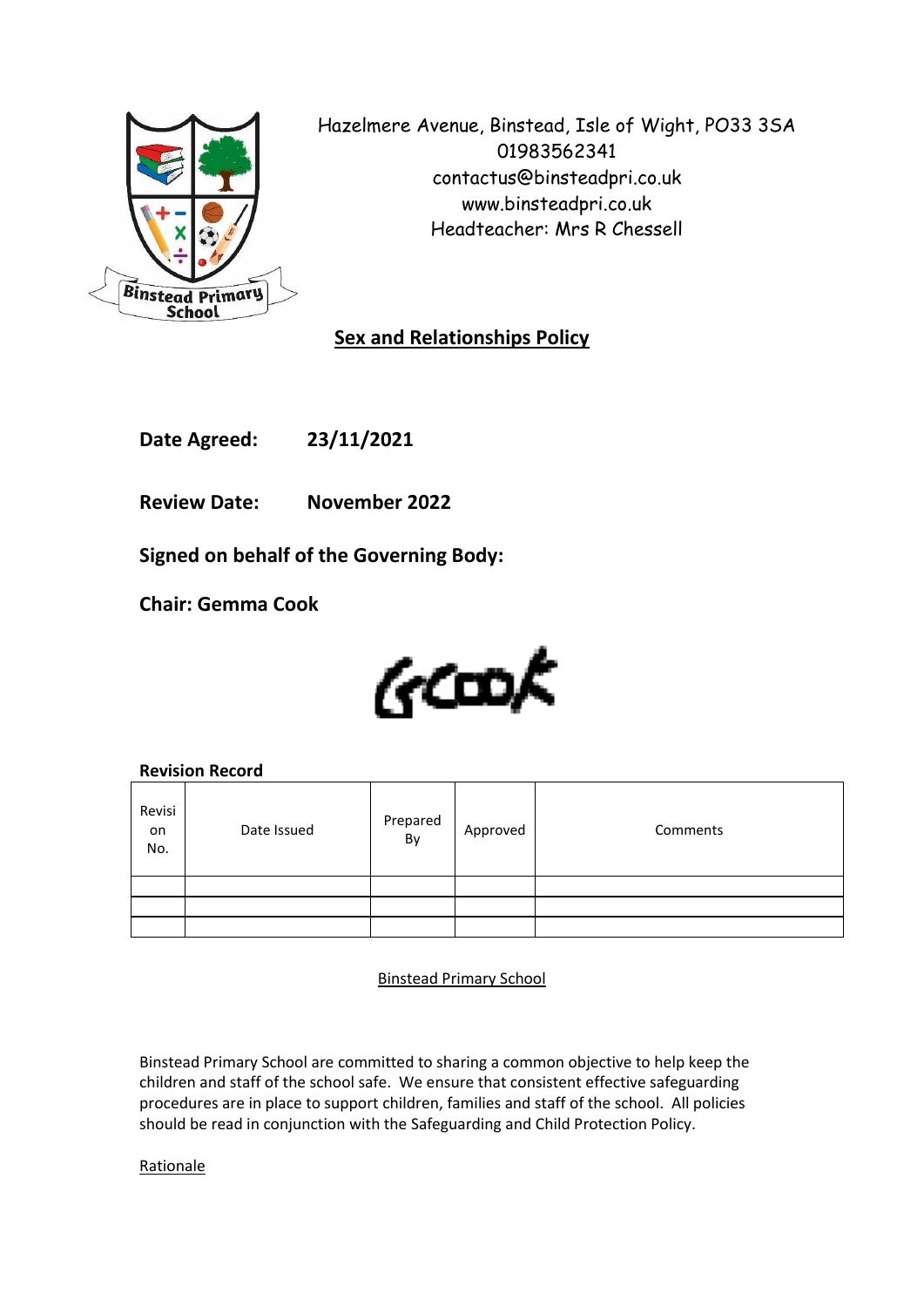Sex and relationships education is about developing positive attitudes and values, becoming confident in personal and social skills, gaining knowledge and understanding of the ways we relate to other people safely, happily and responsibly, including virtually.

It provides an understanding that positive, caring environments are essential for the development of a good self image and that individuals are in charge of and responsible for their own bodies.

## Aims

- to help and support pupils through their physical, emotional and moral development.
- to create a structure and climate within the school in which every pupil feels happy and secure and has a positive self image, with a developing sense of responsibility, respect and value for others.
- to help pupils acquire: confidence, appropriate knowledge and understanding, positive attitudes, personal and interpersonal skills.
- to create an atmosphere where pupils can learn about, and discuss sexual matters without embarrassment, combating ignorance, anxiety and misinformation and increasing understanding by providing information about human sexual development.
- to develop strategies that support mental well-being, including recognising emotions, understanding how to ask for support and how physical well-being relates to mental well-being.

# The role of the parents

Parents have the right to withdraw their children from all or part of the sex and relationship education provided in the school except for those parts identified within the National Curriculum for science which is statutory. Parents wishing to take up this right should contact the headteacher to discuss concerns and review the intended curriculum before making a final decision.

Cultural issues will be taken into account and parents should contact the Headteacher to discuss any such issues and concerns.

School sex and relationships education complements and supports the role of parents.

Parents can support school sex and relationships education by:

- Participation in discussion of detailed content for each year group in relevant parent meetings.
- Being prepared to answer questions which may arise
- Taking advantage of opportunities which arise, eg birth of a baby or animal to talk naturally about sexuality
- Making sure that their children know that everyone is unique and develops at different times and that different body sizes are natural
- Participating in opportunities to reinforce work done in school.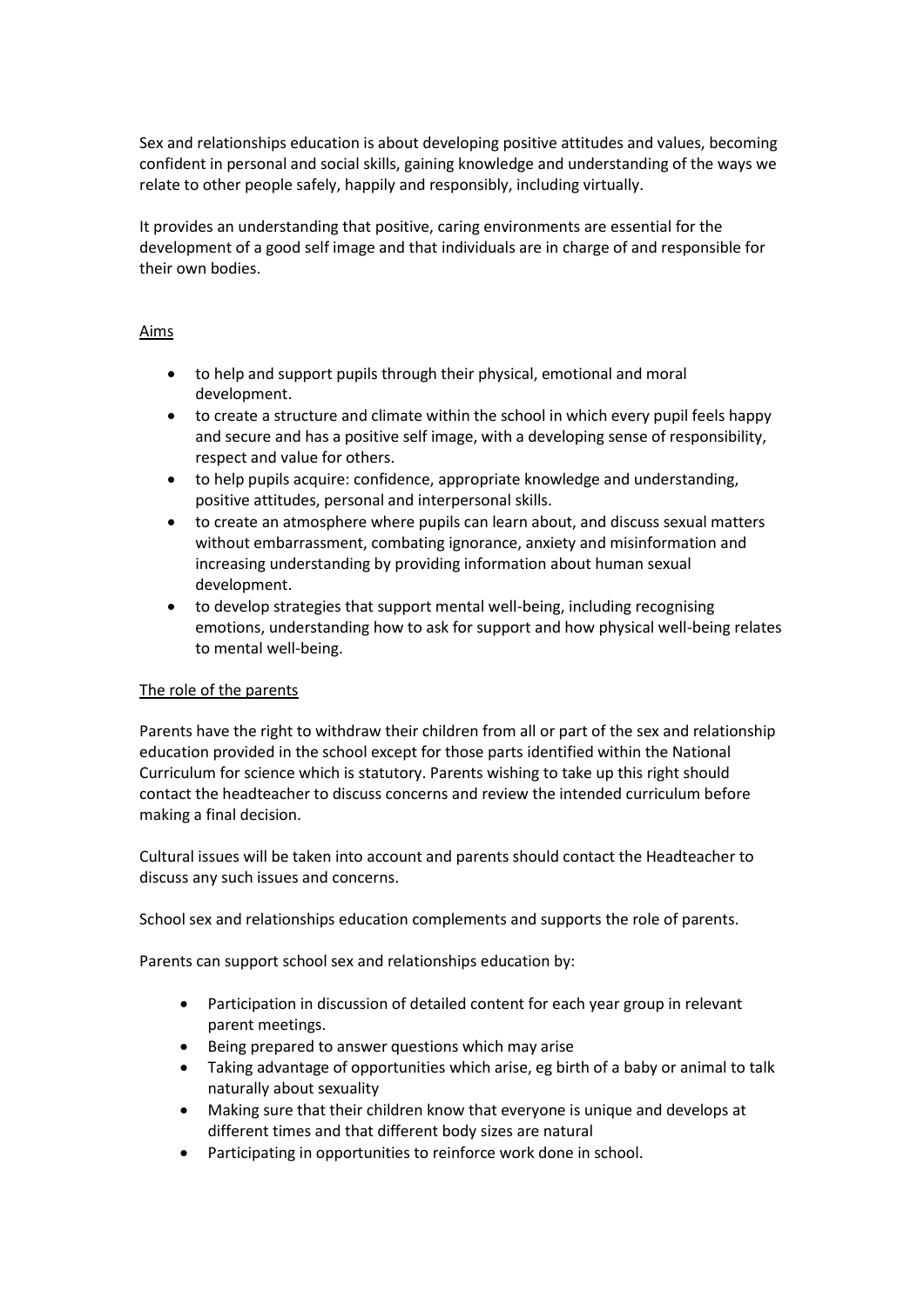## **SEN (special educational needs) and inclusion**

We make every effort to ensure that sex and relationships education is taught to meet the needs and abilities of all pupils. Amended programmes will be discussed with parents / carers of individuals.

## **Monitoring and evaluation**

The views of parents are always welcome. Parents are involved in policy reviews by invitation to meetings to look at materials and to review policy. The policy goes to Governors for any amendments and for final ratification. The policy is reviewed every alternate year and is available in the school office for parents to see. Staff and governors monitor implementation of the policy through observation of lessons, observing general relationships behaviour, looking at children's work and listening to pupils. Teachers will use assessment for learning techniques to inform planning and ensure that lessons are tailored to meet pupil needs. Occasionally external inspectors will comment on policy/and or its implementation.

## **Content**

Sex and Relationships education takes place within the framework of the PSHE programme of the school. Some work takes place as part of science and Religious Education.

Sex and Relationships education and questions arising are dealt with in a sensitive, objective and balanced manner acknowledging that pupils come from backgrounds that reflect differing values and experiences.

Sex and Relationships Education is taught throughout the school from EYFS to Year 6

### **Resources**

Resources are chosen by the PSHE coordinator and Foundation Curriculum leader in discussion with staff and on a needs based assessment of prior knowledge. Advice is sought from outside agencies, and parents are invited to preview resources before they are used with the pupils.

Teachers will use resources from the Christopher Winter Project and the Yasmine and Tom scheme produced by The Sexual Health Company.

**The main areas of focus.** Growing and growing up. How we change Taking responsibility for ourselves Expressing our feelings to others Building self esteem Looking after ourselves and keeping healthy Knowing about personal safety, how to protect ourselves and ask for help Preparing for the physical, emotional and social changes the take place at puberty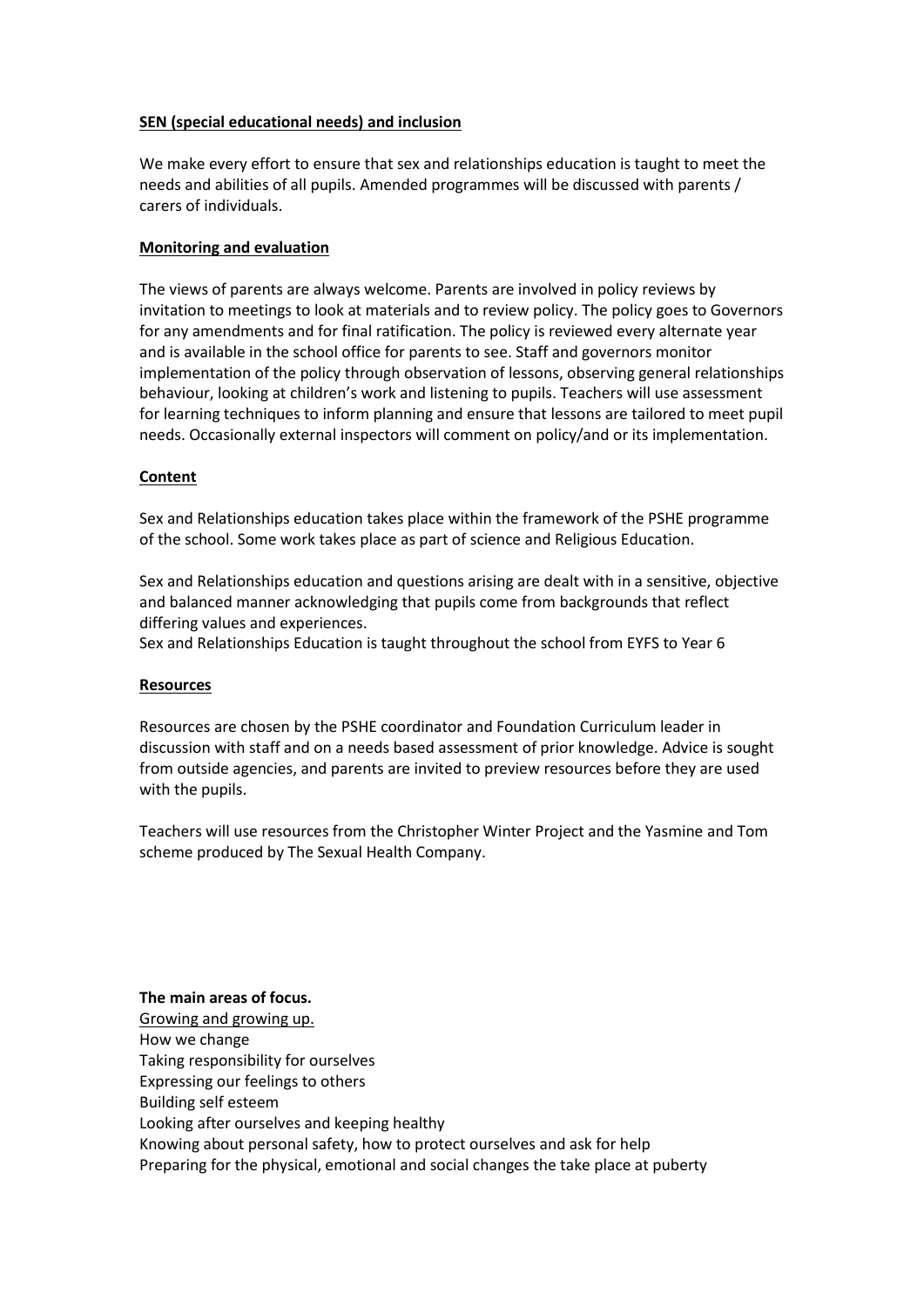Personal hygiene Periods and wet dreams Puberty and reproduction Relationships How babies are made (conception and pregnancy)

The cycle of life. Life cycles of animals and people New beginnings and moving on Baptisms, weddings and bereavement New friends and friendships

Loving and caring. Love and care within families Looking after babies Baby animals Caring for pets Caring for our friends Bullying Sharing feelings Developing good relationships Respecting the differences between people

### Online Safety

Benefits of limiting time online and risks of over exposure Understanding the effect of online actions Understand the need to keep online relationships respectful and their personal details private Understand why there are age restrictions on social media and online games Recognise online bullying and trolling and how to report it

### **National curriculum science (statutory)**

Key stage 1.

Pupils should be taught:

- That animals, including humans, move, grow, use their senses and reproduce.
- That humans and animals can produce offspring and that these grow into adults.
- To recognise and compare the main external parts of the human body and other animals including genitals.
- To recognise similarities and differences between them and others and treat others with sensitivity.
- How to treat animals with care and sensitivity.

#### Key stage 2

Pupils should be taught:

- That life processes common to humans and other animals, include nutrition, growth and reproduction.
- About the main stages of the human life cycle.

#### **Training**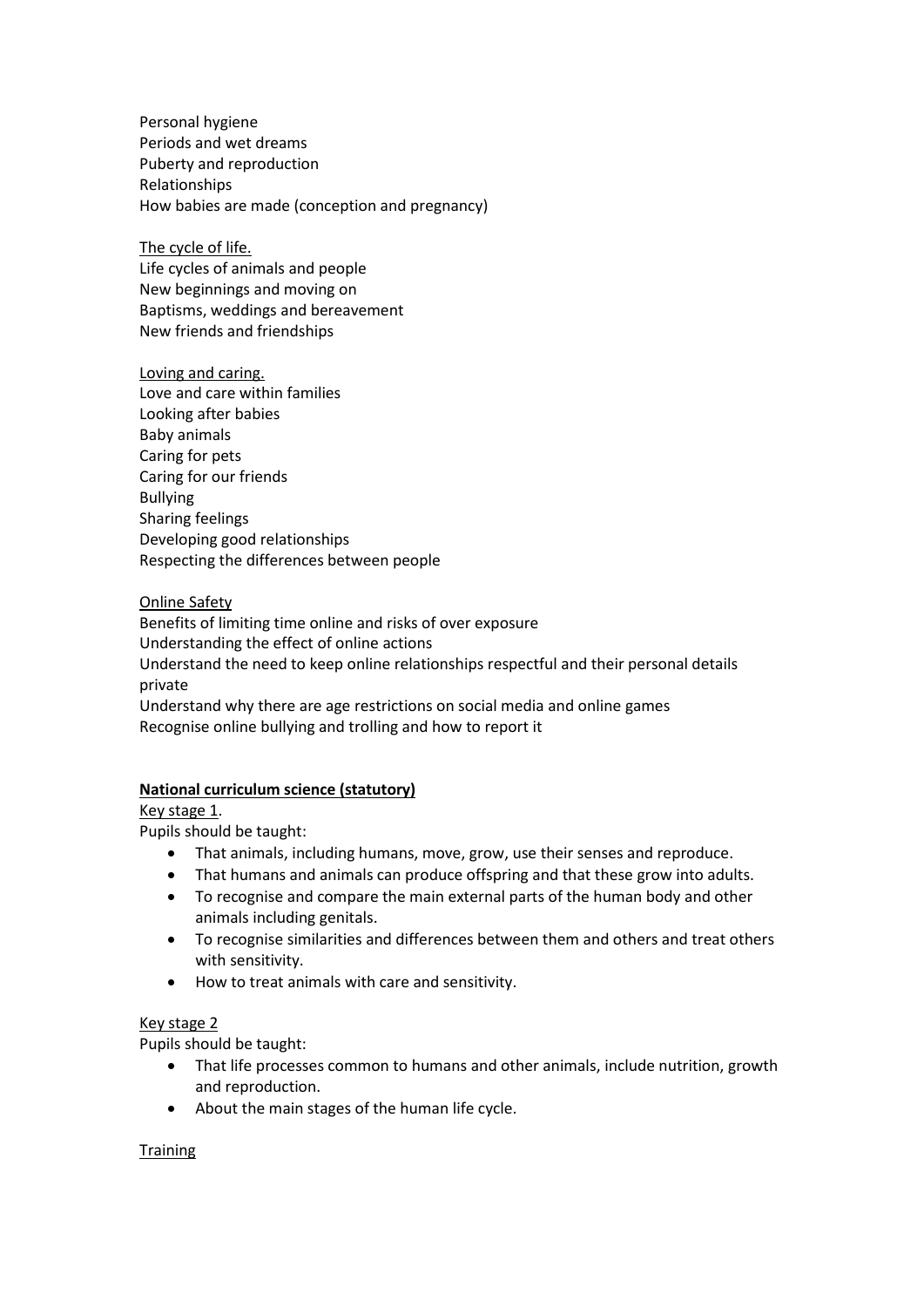Teachers should be given opportunities to train in aspects of sex and relationship education, relevant to their class or group, in order for them to teach confidently and appropriately.

## Ground rules

A set of ground rules helps to create a safe environment in which teachers and pupils do not feel embarrassed about unintended or unexpected questions or comments.

- No-one (teacher or pupil) will have to answer personal questions
- No-one will be forced to take part in a discussion
- Meanings of words will be explained in a sensible and factual way
- Correct names of body parts will be used
- Everyone's contribution is valued and respected

### Dealing with questions

Ground rules should always be used. Opportunity for individual/ anonymous questions given through a question box

- If a question is personal the teacher should remind the pupil of the ground rules
- If a teacher doesn't know the answer to a question it is important to acknowledge this
- If a question is too explicit or is inappropriate for the whole class or raises questions about sexual abuse the teacher should acknowledge and promise to attend to it later on an individual basis. To maintain trust, the teacher must keep their promise.
- If a teacher is concerned that a pupil is at risk of sexual abuse they should follow the schools child protection policy and procedures.

## Working with the wider community

People in the wider community support in the planning, resourcing and delivery of sex and relationship education. Binstead Primary school benefits from support and advice from:

- Isle of Wight health education unit
- The school nurse
- Hampshire police schools liaison officer
- Healthy schools officer

### **Confidentiality**

Teachers cannot offer or guarantee absolute confidentiality. It is only in the most exceptional circumstances that schools should be in the position of having to handle information without parental knowledge. Were younger pupils are involved this will be grounds for serious concern and child protection procedures should be followed.

Teachers should make sure that pupils:

- Are reassured that their best interests will be maintained
- Are encouraged to talk to their parents or carers and supported to do so
- Know that teachers cannot offer unconditional confidentiality
- Are reassured that if confidentiality has to be broken they will be informed first and then supported as appropriate
- Are given the skills were to get help and information
- Use the ground rules in lessons

### The school should make sure that:

- All staff are familiar with child protection procedures and policy
- All staff, parents/carers and pupils are aware of the school's confidentiality policy and how it works in practice.